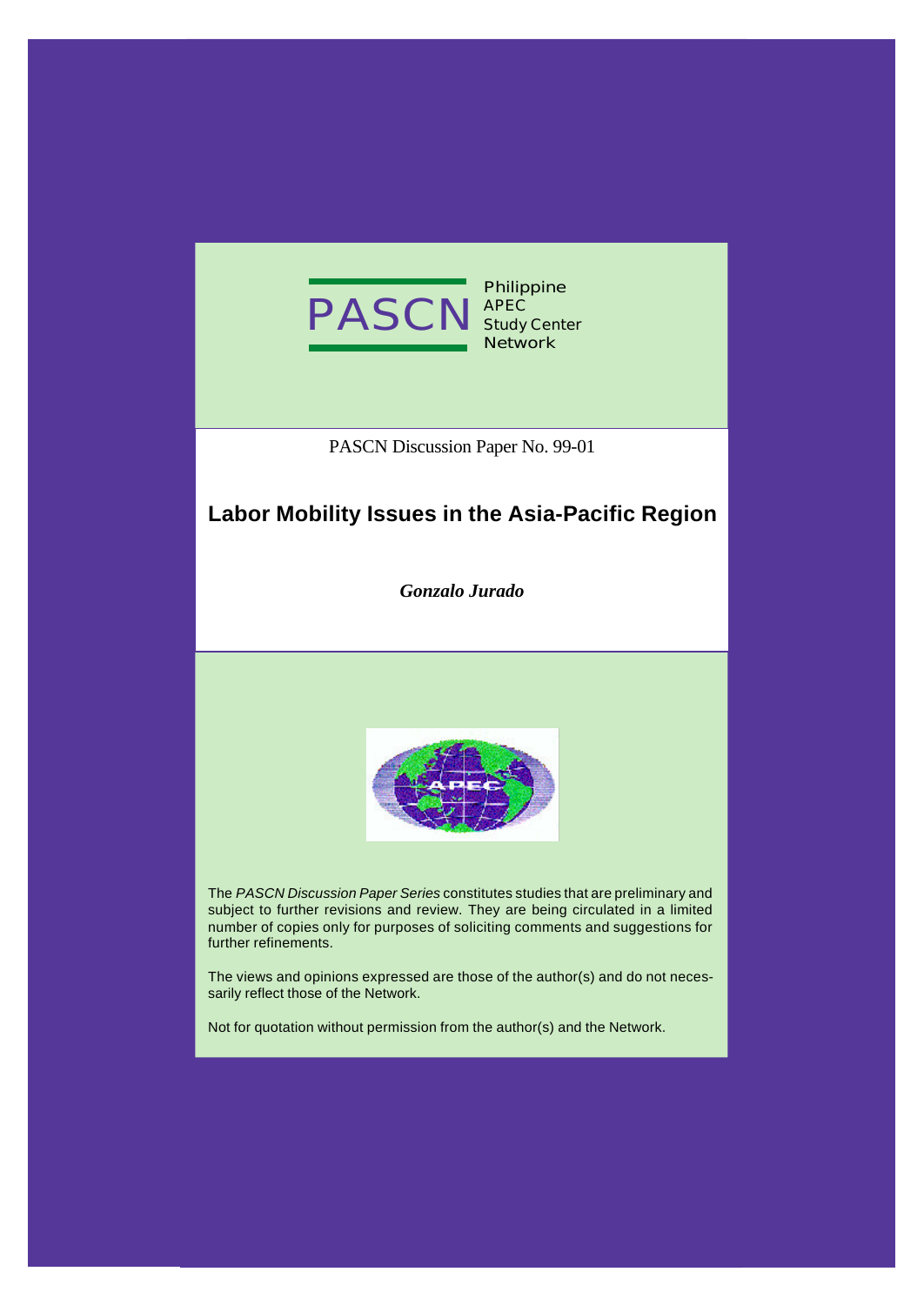

**PHILIPPINE** S TUDY C ENTER **NETWORK** 

PASCN Discussion Paper No. 99-01

# **Labor Mobility Issues in the Asia-Pacific Region**

*Gonzalo Jurado* 

March 1999

The *PASCN Discussion Paper Series* constitutes studies that are preliminary and subject to further revisions and review. They are being circulated in a limited number of copies only for purposes of soliciting comments and suggestions for further refinements.

The views and opinions expressed are those of the author(s) and do not necessarily reflect those of the Network.

Not for quotation without permission from the author(s) and the Network.

For comments, suggestions or further inquiries, please contact:

#### **The PASCN Secretariat**

Philippine Institute for Development Studies NEDA sa Makati Building, 106 Amorsolo Street Legaspi Village, Makati City, Philippines Tel. Nos. 893-9588 and 892-5817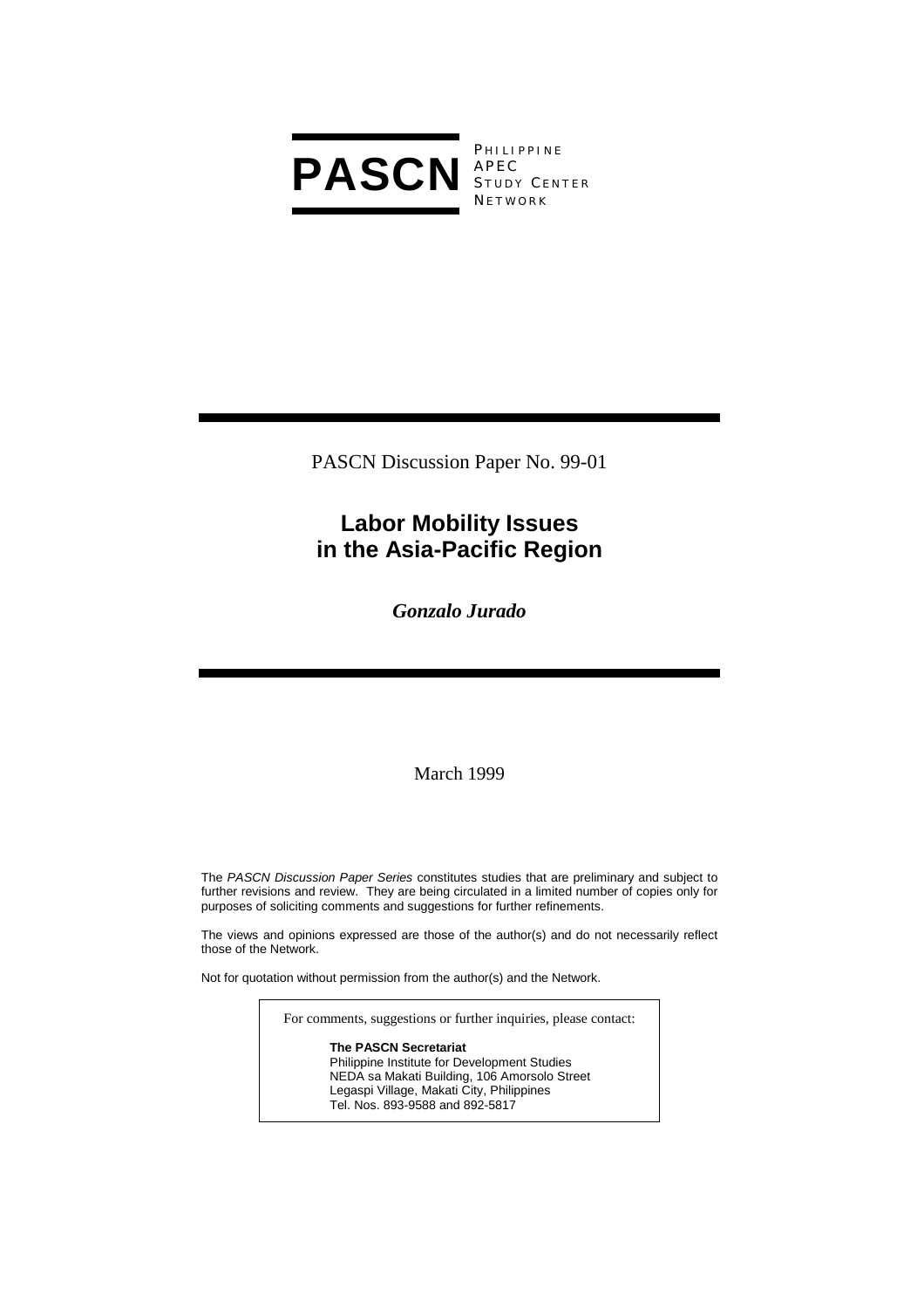#### **LABOR MOBILITY ISSUES IN THE ASIA-PACIFIC REGION**

### **By Gonzalo M. Jurado** <sup>∗</sup>

#### **I. Background**

The works on international trade of the classical economists (David Hume, Adam Smith, David Ricardo, and John Stuart Mill, among others) were built on the assumption that factors of production (i.e., labor, capital, and land), while mobile within countries, were immobile between them. The modern factors proportion account of trade (associated with the names of Eli Heckscher and Bertil Ohlin) also rested on this assumption, saying that it is differences in factor endowments that give rise to trade among nations. However even when factors are internationally mobile trade is still possible. In fact if trade is unrestricted, i.e., free, such free trade and factor mobility lead to the equalization of commodity prices and factor prices (Samuelson).

The factor price equalization theorem rests on a number of rigorous assumptions which are not satisfied in the real world. In reality, trade is never completely free (WTO still has a long way to go) nor are factors universally mobile. For this reason, commodity prices never equalize across nations and differences in factor prices persist.

It is the persistence of higher wages abroad than at home that provides a powerful stimulus to Filipino members of the labor force to prefer to work in foreign countries or under foreign auspices. Until wages in the Philippines rise to such level that they become competitive with external rates, temporary labor migration from the Philippines will continue. Nor is this phenomenon of temporary labor migration undesirable from an economic point of view. On the contrary, the removal of barriers to factor mobility clearly results in an improvement not just of the welfare of the sending country but of the welfare of the receiving country as well.

#### **II. Benefits and Costs of Labor Mobility**

-

The theoretical view of factor movement focuses on the net, not the gross, impact of factor mobility. In reality, factor mobility has costs as well as benefits, to both the sending and the receiving countries. With respect to labor, these benefits and costs are not limited to economic considerations alone. They spill over into the social and political arenas as well. Some of these benefits and costs of temporary labor

<sup>∗</sup> Visiting Senior Research Fellow, Philippine Institute for Development Studies. The author acknowledges with appreciation the assistance by the Department of Labor and Employment through Assistant Secretary Amy Torres and, through the Institute for Labor Studies, Executive Director Rey Conferido, Deputy Executive Director Teresita Soriano and their staffs. This paper could not have written without their support. The paper was presented during the *Second Annual PASCN Symposium-Business Meeting*, 4-5 December 1997.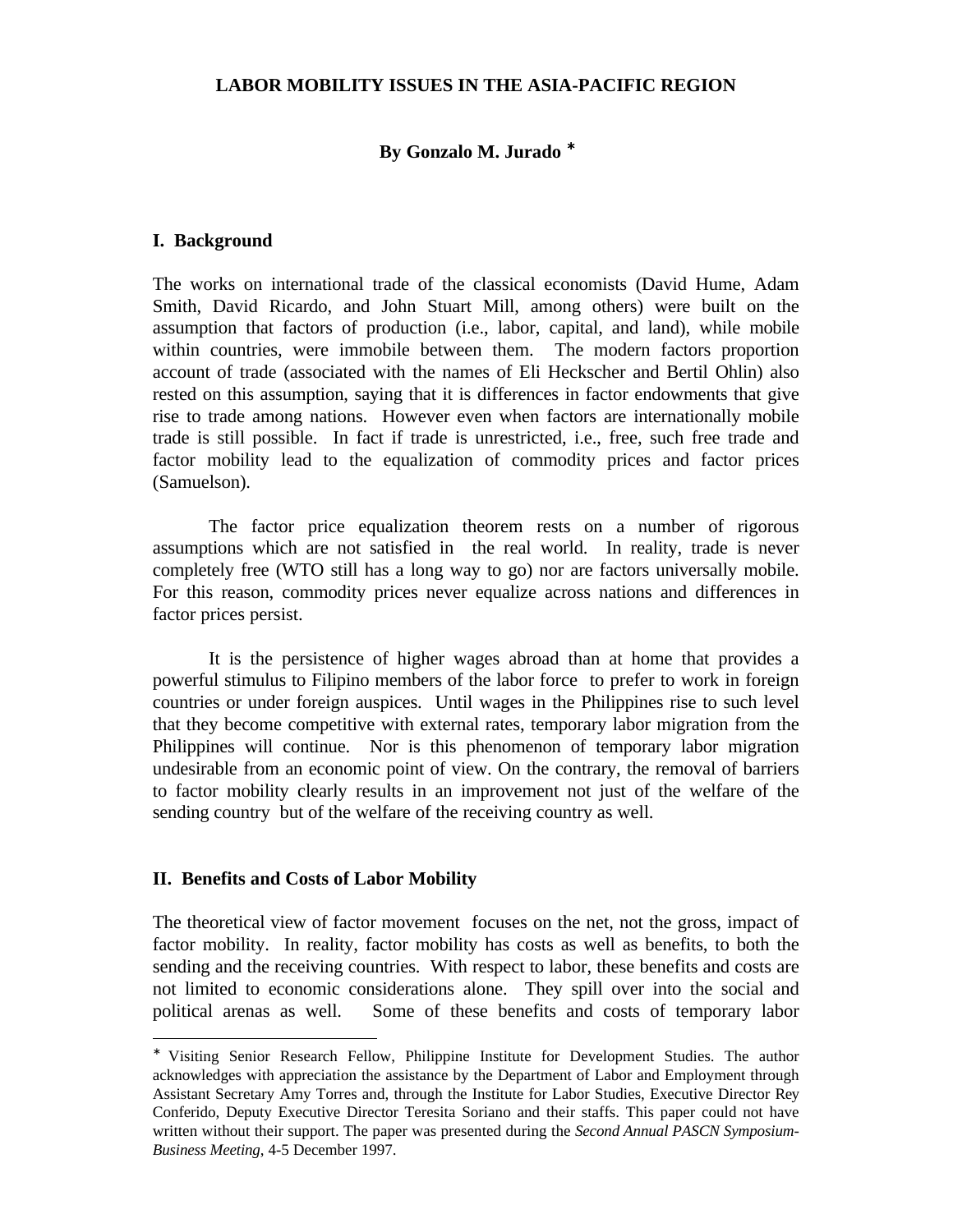migration (TLM) can be enumerated, if only to provide a basis for a balanced appreciation of the matter, as follows:

To the sending country –

Benefits:

- increased income to family/household of temporary labor migrant
- multiplier effects to community
- at national level, positive impact on balance of payments
- easing of unemployment problem

Costs:

- weakening of centripetal forces in family/household of TLM
- loss of skilled workers, bottlenecks in economic activities
- increase in reservation wages of those left behind
- lengthened periods of recruitment among firms resulting from the absence of appropriately skilled workers

To the receiving country –

## Benefits:

- immediate access to skills
- slowing down of wage rise that can abort development
- technology transfer to local workers
- reduced cost of preparing local labor force for technical/skilled positions

Costs:

- infringements of local laws and customs by TLMs arising from ignorance by workers of alien cultures
- increased costs of administrative services (enlarged immigration bureaus, beefed up police forces, for instance)

There is no doubt that, as theory suggests, the net benefits-costs of international labor mobility are positive, and substantially so, for both sending and receiving countries.

In the Philippines, the major economic contributions of TLMs can be gleaned in a number of areas. In the field of employment, an average of 600,000 Filipinos a year over the last 10 years have worked in foreign countries, mainly in Hongkong and Singapore within APEC and in Saudi Arabia and other middle eastern countries outside APEC, and in sea-based enterprises. See Table 1. If these Filipinos had not gone abroad they would have added to the intensity of our already serious unemployment – and poverty – problem.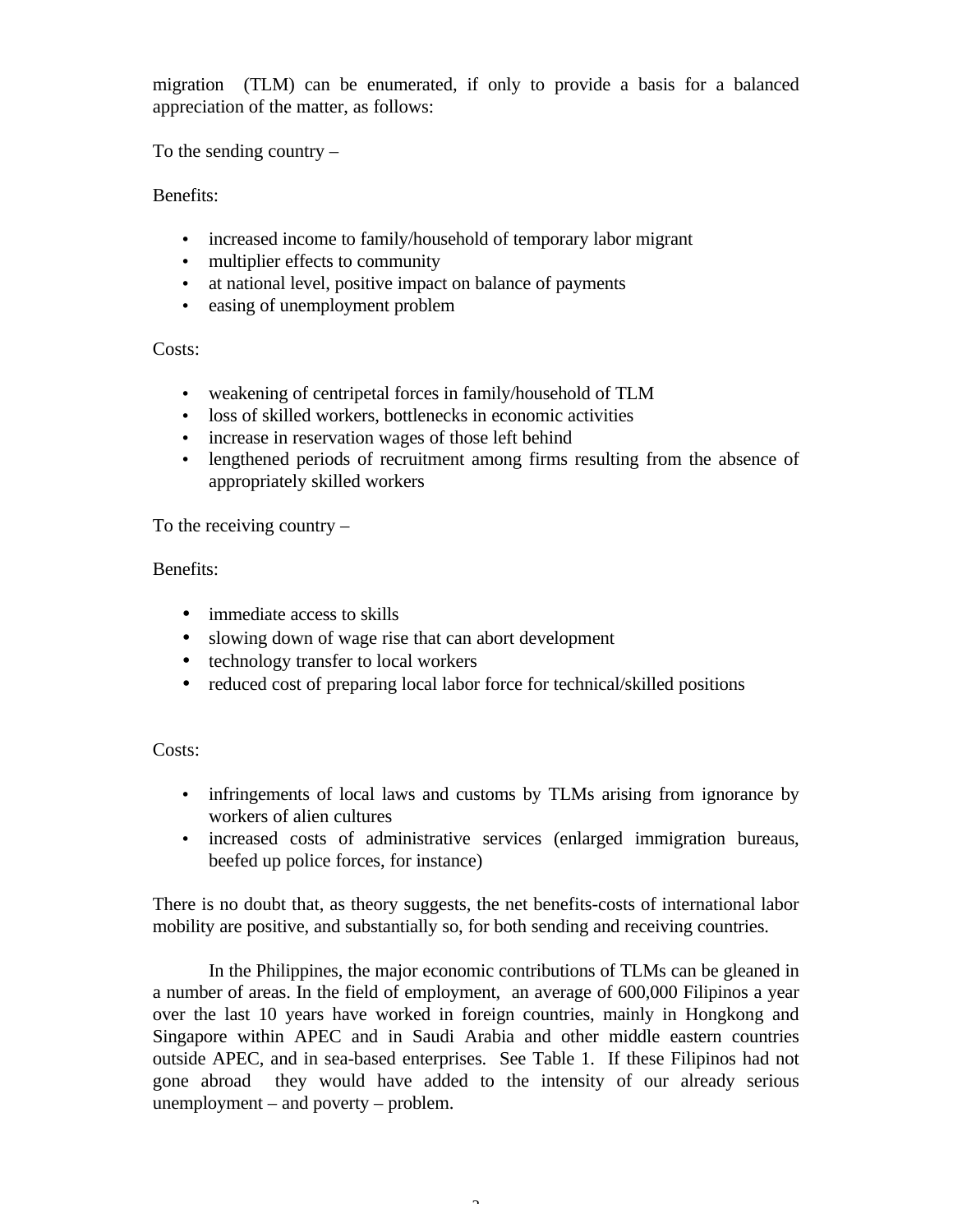| Year | Total   | Land-based | Sea-based |
|------|---------|------------|-----------|
|      |         |            |           |
| 1985 | 389,200 | 337,754    | 51,446    |
| 1986 | 414,461 | 357,687    | 56,774    |
| 1987 | 496,854 | 425,881    | 70,973    |
| 1988 | 477,764 | 381,892    | 95,872    |
| 1989 | 522,984 | 407,974    | 115,010   |
| 1990 | 598,769 | 468,591    | 130,178   |
| 1991 | 701,762 | 554,476    | 147,286   |
| 1992 | 723,594 | 564,947    | 158,647   |
| 1993 | 738,958 | 572,096    | 166,862   |
| 1994 | 760,091 | 587,871    | 172,220   |
| 1995 | 662,294 | 481,349    | 180,945   |
| 1996 | 667,669 | 475,337    | 192,332   |
|      |         |            |           |

**Table 1. Deployed Overseas Contract Workers, 1985-1996**

Source: POEA

The precise way TLMs are related to Philippine employment has not been unambiguously described because of the way the statistics are organized. As labor statistics currently stand, TLMs are not included in the labor force and among the employed. This is a serious deficiency for in fact they are employed members of the labor force. Including them in the labor force and the employed will change the employment picture to a certain extent.

(In a reorganization of the data in which TLMs were added both to the labor force and to the employed (not shown in this paper), the rates for employment expectedly came out uniformly higher than in the unrevised version, although only by a small fraction, typically by 0.2 percentage points, while the rates for unemployment conversely emerged uniformly lower than in the unrevised presentation.)

More readily measurable is the contribution of TLMs to the country's balance of payments and to the incomes of their own families. TLMs remitted some US\$3.0 billion in 1994, some US\$4.9 billion in 1995, and some US\$4.2 billion in 1996 – amounts that contributed to the financing of import bills bloated by development demands, the increase of our international reserves and, to a certain extent, the unwanted strengthening of our currency. See Table 2. These remittances are on the low side because they do not include amounts directly brought home by TLMs themselves and amounts transmitted though informal door-to-door couriers. These amounts when cleared through local banks become undistinguisable from foreign exchange emanating from other sources.

Reckoned at the household level, the impact of these remittances to the income of TLM families can also be estimated. The average per worker remittances were US\$1,594 in 1987, US\$3,044 in 1992, and US\$6,356 in 1996. For land-based workers, the corresponding figures were US\$1,576, US\$3,111, and US\$8,400, while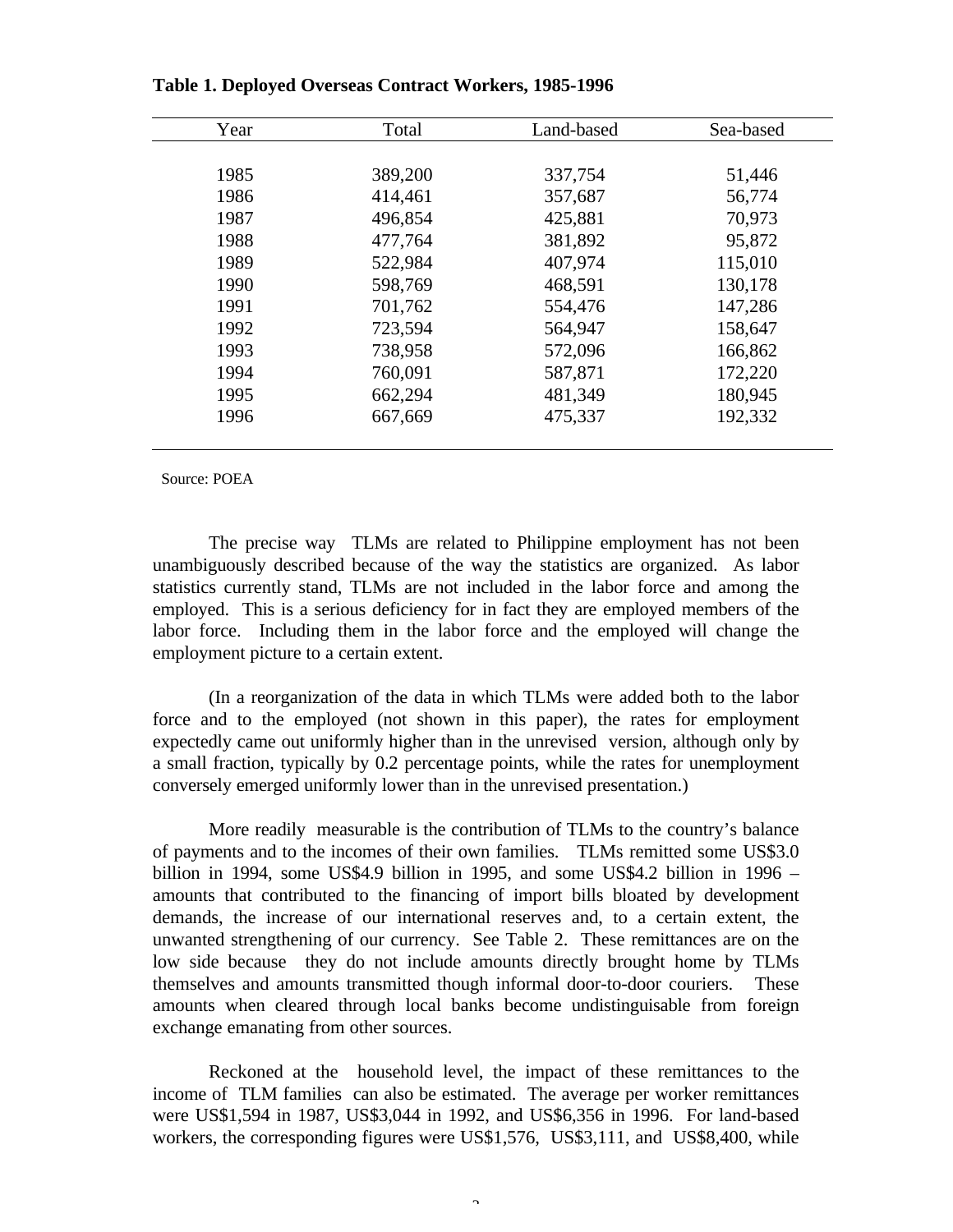for sea-based workers, they were US\$1,697, US\$2,806, and US\$1,306. On the assumption that an average of US\$3,000 was remitted to TLM families a year, every TLM family or household received the equivalent of some P78,000 per annum from a relative working abroad. This is equal to a salary or wage of some P6,500 a month if worked in the Philippines, an amount about 45 percent higher than the minimum wage measured on a monthly basis. Little wonder that two or three years after the departure of the TLM, his or her family already exhibits an accumulation of television sets, washing machines, and other home appliances.

| Year | Remittances (in \$'000) |            | Average Remittances (in US dollars) |       |            |           |
|------|-------------------------|------------|-------------------------------------|-------|------------|-----------|
|      | Total                   | Land-based | Sea-based                           | Total | Land-based | Sea-based |
|      |                         |            |                                     |       |            |           |
| 1987 | 791,902                 | 671,422    | 120,480                             | 1,594 | 1,576      | 1,699     |
| 1988 | 856,803                 | 683,301    | 173,502                             | 1,793 | 1,789      | 1,809     |
| 1989 | 967,026                 | 755,211    | 211,815                             | 1,849 | 1,851      | 1,842     |
| 1990 | 1,181,075               | 893,402    | 287,673                             | 1,972 | 1,906      | 2,209     |
| 1991 | 1,628,274               | 1,253,048  | 375,226                             | 2,320 | 2,302      | 2,547     |
| 1992 | 2,202,382               | 1,757,363  | 445,019                             | 3,044 | 3,111      | 2,806     |
| 1993 | 2,229,582               | 1,840,296  | 389,286                             | 3,017 | 3,217      | 2,332     |
| 1994 | 2,940,272               | 2,560,925  | 379.347                             | 3,864 | 4,341      | 2,205     |
| 1995 | 4,877,513               | 4,666,999  | 210,514                             | 2,365 | 5,697      | 1,163     |
| 1996 | 4,243,641               | 3,992,397  | 251,244                             | 6,356 | 8,400      | 1,306     |
|      |                         |            |                                     |       |            |           |

| Table 2. Remittances of Overseas Contract Workers, Philippines, 1987-1996 |  |  |
|---------------------------------------------------------------------------|--|--|
|---------------------------------------------------------------------------|--|--|

Source: POEA

This is the sunny side of the mountain. The twilight side of the hill is this. Many families of TLMs break up some years into the separation, because of the prolonged absence of the TLM. Lacking parental guidance, the children of such families become prone to anti-social behavior, creating burdens of control on the communities in which they live. In the economic sphere, the rise in the reservation wages of those left behind tend to raise the unemployment rate, since these people prefer to go unemployed rather than accept wages they consider lower than those they can receive in foreign countries. Finally, the depletion of the pool of skilled workers lengthens the period of recruitment among firms, raising the costs of operating their business.

On occasions in the past some observers have expressed outrage at the deployment of Filipino workers abroad and have held the government responsible for it. This is cheap posturing, if not a clever device for the execution of a hidden ideological agenda. Even the simple-minded would know that the government is no more responsible for temporary labor migration than it is for the country's underdevelopment. Typical governments bungle in their attempts to take the leadership in overcoming underdevelopment but they do not bring it about. The same can be said of temporary labor migration. Governments do not create the unemployment that drives TLMs to find work abroad although they take unduly long in motivating the creation of jobs that will accommodate all members of the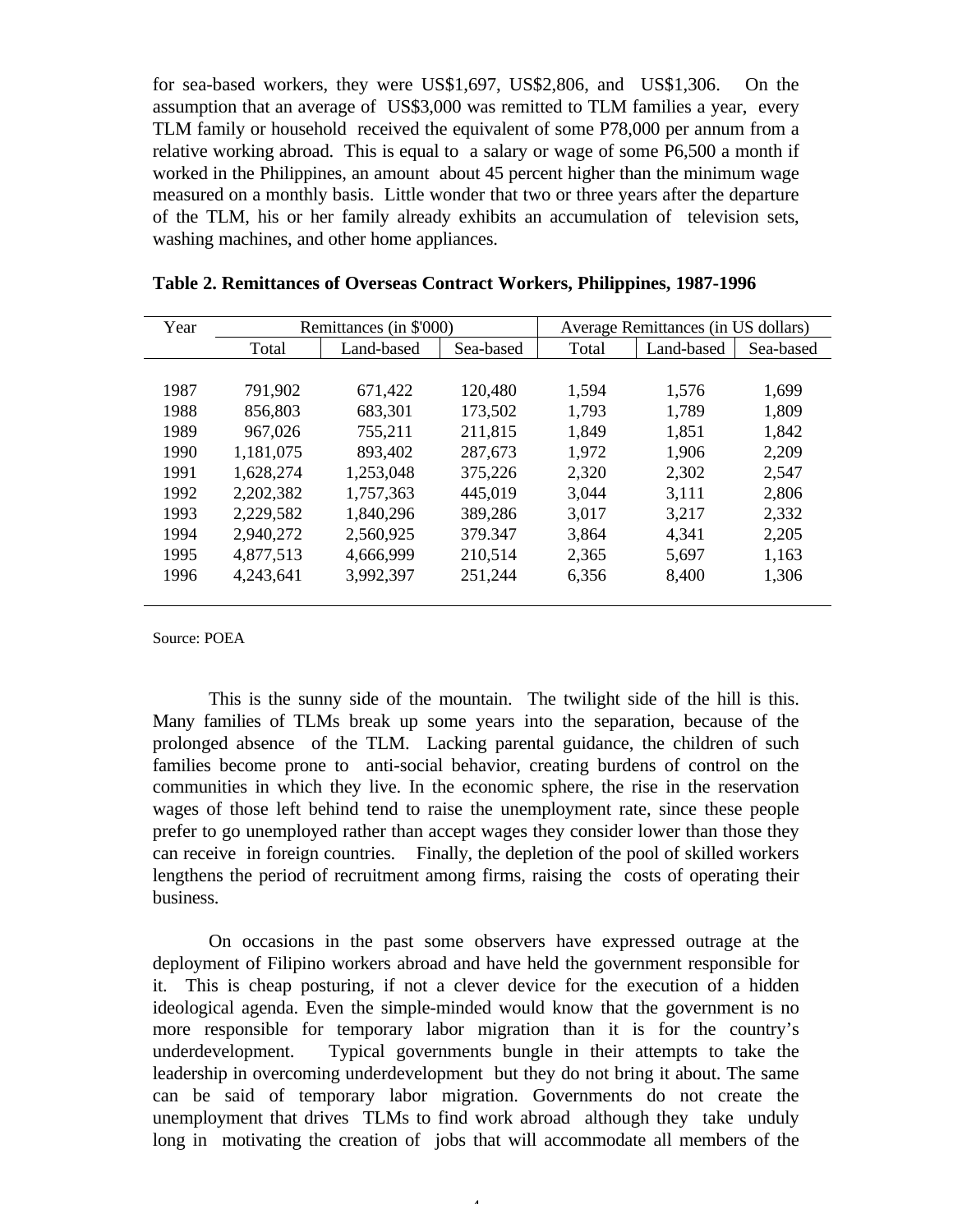labor force. Although impelled by circumstances partly brought about by misguided government action, the decision to work abroad is the TLM's alone. When governments extend assistance to TLMs they deserve applause rather than condemnation.

The only way to deal with temporary labor migration, on the assumption that its continuation is repugnant to our collective preference, is to decisively improve the economy (by substantially increasing the growth rate of GDP, accelerating employment generation and raising wages, among other measures) so that TLMs can persuade themselves that it is in their interest to come home.

What to do to in order to bring this about is precisely the whole point of development policy.

Looking now at our APEC neighbors, if the situation in the Philippines is as described above, that in the other sending country in APEC – Indonesia – cannot be too different (except perhaps in the publicized attitudes of various sectors to TLM). Impacts on both the plus and minus sides, even if possibly differing in width and depth from those in the Philippines, will be in the same direction.

With respect to the receiving countries (Singapore, Malaysia, Hongkong, Australia, Canada, the U.S., among others), their continued acceptance of TLMs is a tacit indication that these countries are enjoying positive net benefits from this particular form of international labor mobility.

### **III. Labor Mobility Issues in the APEC Region**

Notwithstanding the advantages that accrue to participating countries from international labor mobility, labor mobility continues to be impaired across countries, including those comprehended by APEC. Some of the specific impediments were identified in the APEC Informal Meeting of Senior Officials in Tagaytay, Philippines in April 1996, and discussions on ways to eliminate them are continuing. However, in the Second APEC Ministerial Meeting held in Seoul, Korea last September, the discussions focused on national experiences in human resource development rather than on the international mobility issues raised the previous year.

The impediments to labor mobility in APEC arise from the following  $\frac{1}{2}$ :

- differences among countries of skills qualifications for jobs
- lack of common standards for various skills

-

- absence of mutual recognition of skills standards
- discrimination on the basis of citizenship or national origin

In the April meeting, each of the several countries attending described its own national situation on the points described above. The descriptions served to highlight

<sup>&</sup>lt;sup>1</sup> See "Notes of the Chair", APEC Informal Meeting on the Mutual Recognition of Skills Qualification, Tagaytay City, Philippines, 17-18 April 1996.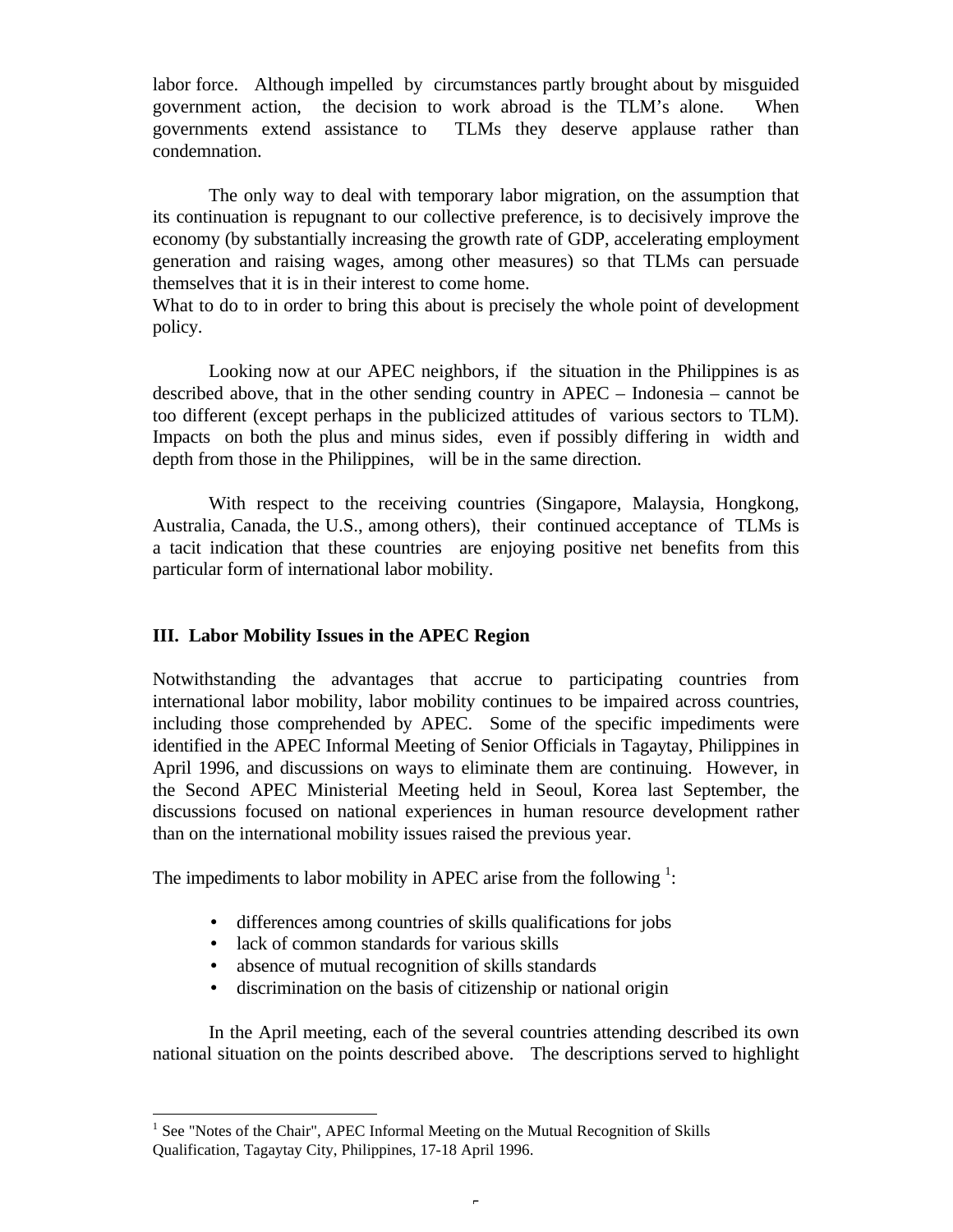the countries' wide differences on the issues considered and suggested the length of the road that needs to be traversed before the differences can be ironed out..

These problems imply their own solutions. These consist of the adoption and observance of measures as follows:

- the harmonization of job requirements
- the use of common standards for various skills
- the mutual recognition of skills certificates
- obviously, at the political level, the abolition of any form of citizenship or racial discrimination

The implementation of these measures require action at two levels:

At the university level—

- establishment of more or less common curricula or syllabi
- use of faculty of more or less common qualifications
- mutual recognition of degrees and other academic qualifications

At the level of technical schools—

- establishment of more or less common syllabi
- installation of instructors of more or less common qualifications
- mutual recognition of skills certificates

#### **IV. Reciprocity and National Treatment**

Along with the specific measures described above at the educational and training levels, barriers to international labor mobility can be overcome by the adoption of reciprocity and national treatment as policy approaches to labor mobility issues. Reciprocity means the undertaking of any action similar to that undertaken in the foreign country in question. In the labor field, it means liberalizing the labor market for the citizens of that country that had liberalized its labor market for our workers. National treatment means extending to foreign workers the same treatment as we extend to our own workers.

As innocent as they sound, these policy thrusts have profound implications in the Philippines. As an official of the Department of Labor and Employment (DOLE) puts it, these policy initiatives will require the amendment and possibly repeal of at least 30 laws and regulations in our legal system, including some provisions of the Constitution. At the very least they will call for the re-orientation of labor unions that seem to suffer from an inordinate fear of foreign labor and of some professional organizations that do not hesitate to wave the flag each time a foreign professional appears to best them in a fair contest.

We have no information on reciprocity and national treatment in other APEC countries but there is little doubt that they too will need to make wide-ranging adjustments in their political orientation and practice once they adopt these processes as parts of their policy thrusts. It goes without saying that the dismantlement of